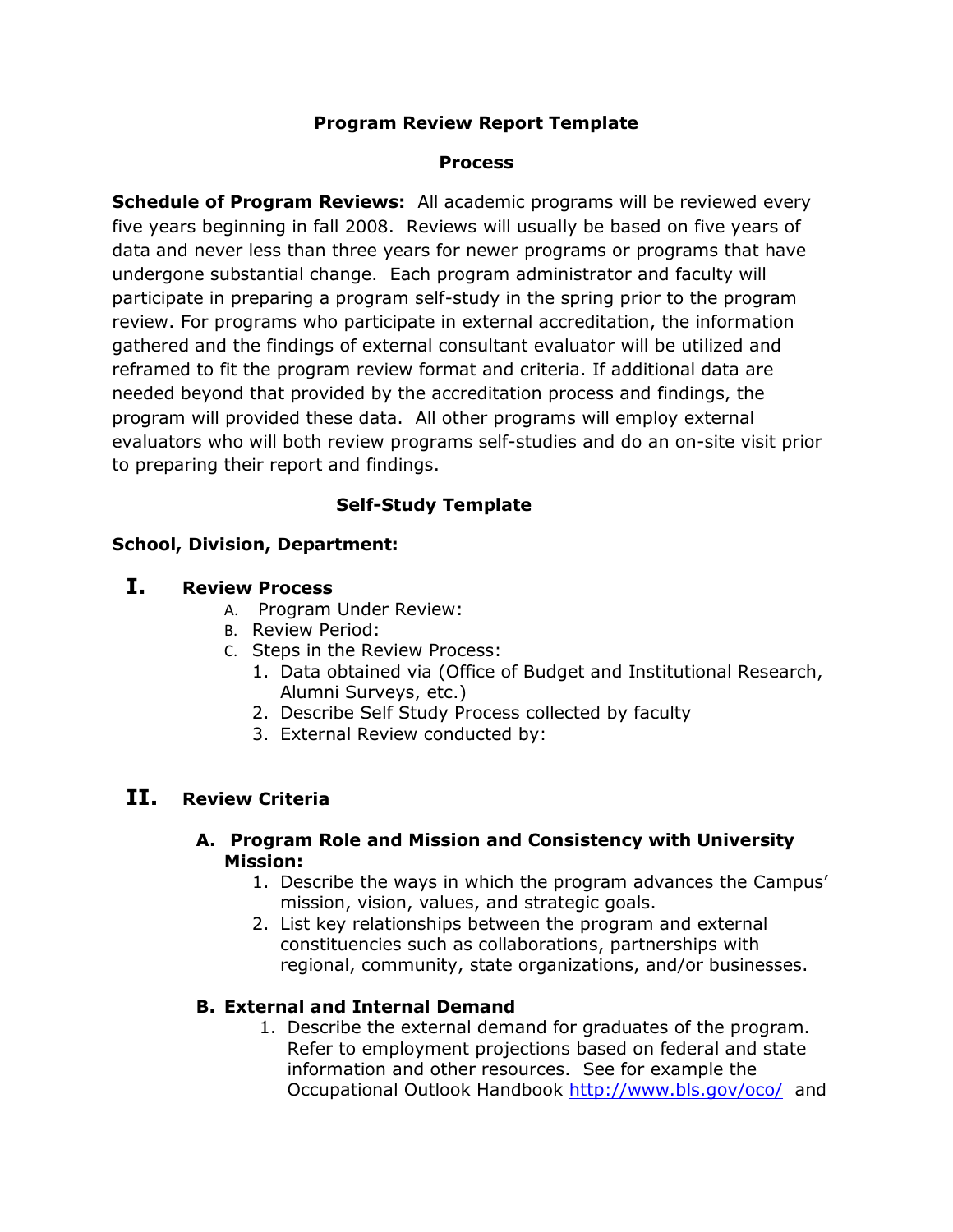the Indiana Department of Workforce Development at <http://www.in.gov/dwd/inews/lmi2.asp?md=2&tp=05>

- 2. What steps has the program implemented to attract enrollment form high school students and transfer students?
- 3. Describe internal demand for courses in the major using institutional data (see table below)
- 4. How has the program addressed increased demand?
- 5. What problems have been encountered in meeting demand?

Table l. Internal Demand

|                        | Spring<br>05 | $Fall 05$ Spring | 06 | Fall<br>06 | Spring | Fall |
|------------------------|--------------|------------------|----|------------|--------|------|
| New majors             |              |                  |    |            |        |      |
| Total number of majors |              |                  |    |            |        |      |

# **C. Productivity**

Describe the resources generated and used by the program and key results of the uses of these resources in the areas of student retention, graduation rates, and number of degrees awarded, and services provided to non-majors and to campus-wide learning goals.

1. List grants and contracts received by the program in the last three years and indicate how these resources have affected program productivity and efficiency.

Table 2.

| Fiscal | Type of Resource | Approximate Dollar |
|--------|------------------|--------------------|
| Year   |                  | Amount             |
| 2005   |                  |                    |
| 2006   |                  |                    |
| 2007   |                  |                    |

1. List other financial resources generated by the program such as donation, externally funded programs, and conference earnings. Indicate how these resources have enhanced productivity, and efficiency.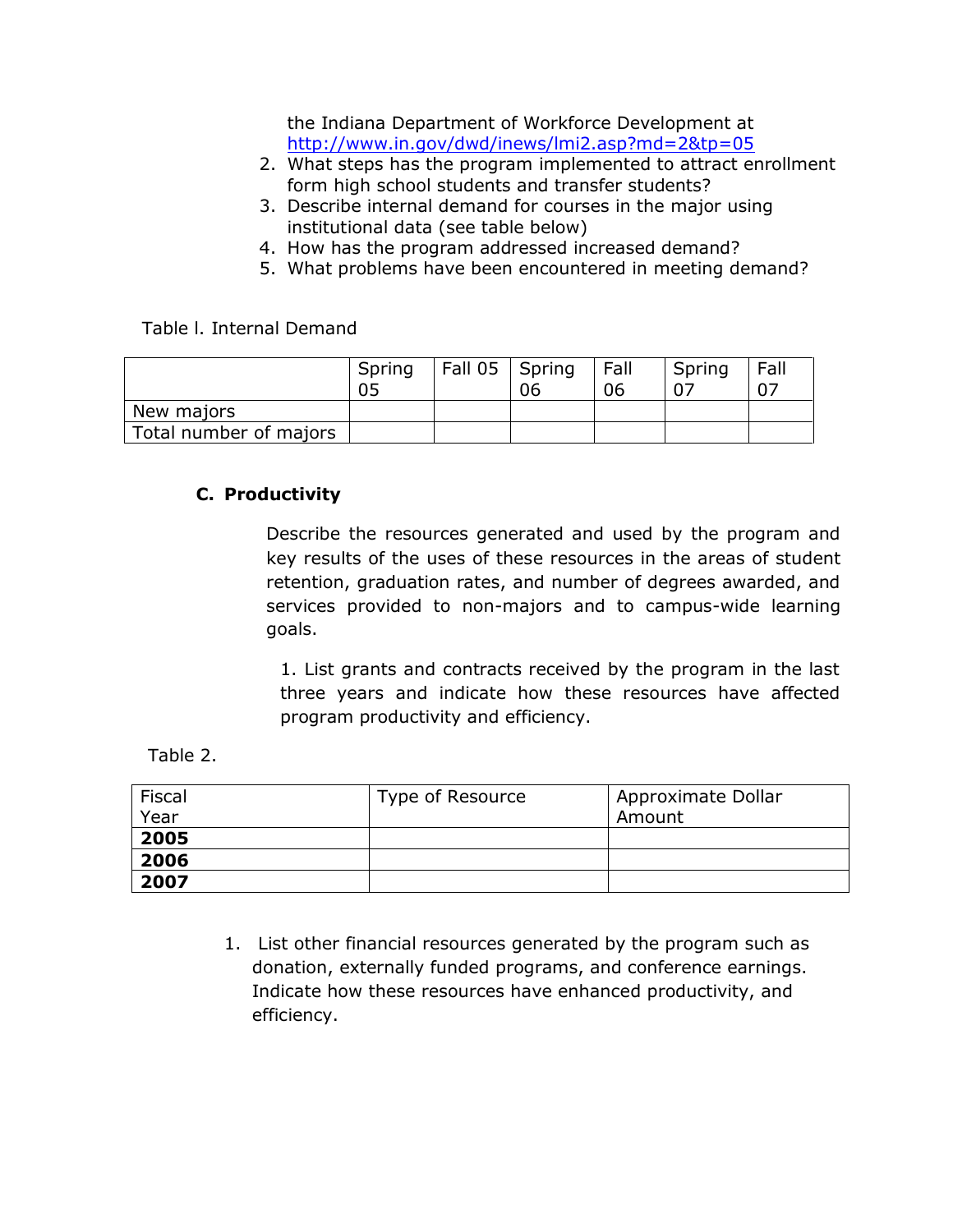Table 3.

| <b>Fiscal</b> | <b>Type of Resource</b> | Approximate Dollar |
|---------------|-------------------------|--------------------|
| Year          |                         | Amount             |
| 2005          |                         |                    |
| 2006          |                         |                    |
| 2007          |                         |                    |

- 2. Describe the resource requirements of accreditation other than annual fees and site visits:
	- Impact on faculty teaching load
	- Course section size limits (including clinical constraints)
	- Facility and equipment requirements
	- Salary requirements
	- Other
- 3. List in the table below the last three year's data on the program's fall to fall retention rate, graduate rate, and number of degrees awarded, and classes cancelled due to low enrollment and/or with an enrollment below ten.

Table 4.

| Year | <b>Fall to fall</b><br>retention<br>rate | Number of<br>low<br>enrolled<br>classes | Number of<br>cancelled<br>classes | Number of<br>graduates | <b>Graduation</b><br>rate |
|------|------------------------------------------|-----------------------------------------|-----------------------------------|------------------------|---------------------------|
| 2005 |                                          |                                         |                                   |                        |                           |
| 2006 |                                          |                                         |                                   |                        |                           |
| 2007 |                                          |                                         |                                   |                        |                           |

Table 5. Credit Hour and FTE Productivity by Majors

|              | <b>SP</b> |    | Sp | F  | Sp | F  | Sp | F  | Sp |    |
|--------------|-----------|----|----|----|----|----|----|----|----|----|
|              | 03        | 03 | 04 | 04 | 05 | 05 | 06 | 06 | 07 | 07 |
| Student      |           |    |    |    |    |    |    |    |    |    |
| Credit Hours |           |    |    |    |    |    |    |    |    |    |
| 100-200      |           |    |    |    |    |    |    |    |    |    |
| credit hours |           |    |    |    |    |    |    |    |    |    |
| 300-400      |           |    |    |    |    |    |    |    |    |    |
| credit hours |           |    |    |    |    |    |    |    |    |    |
| Total credit |           |    |    |    |    |    |    |    |    |    |
| hours        |           |    |    |    |    |    |    |    |    |    |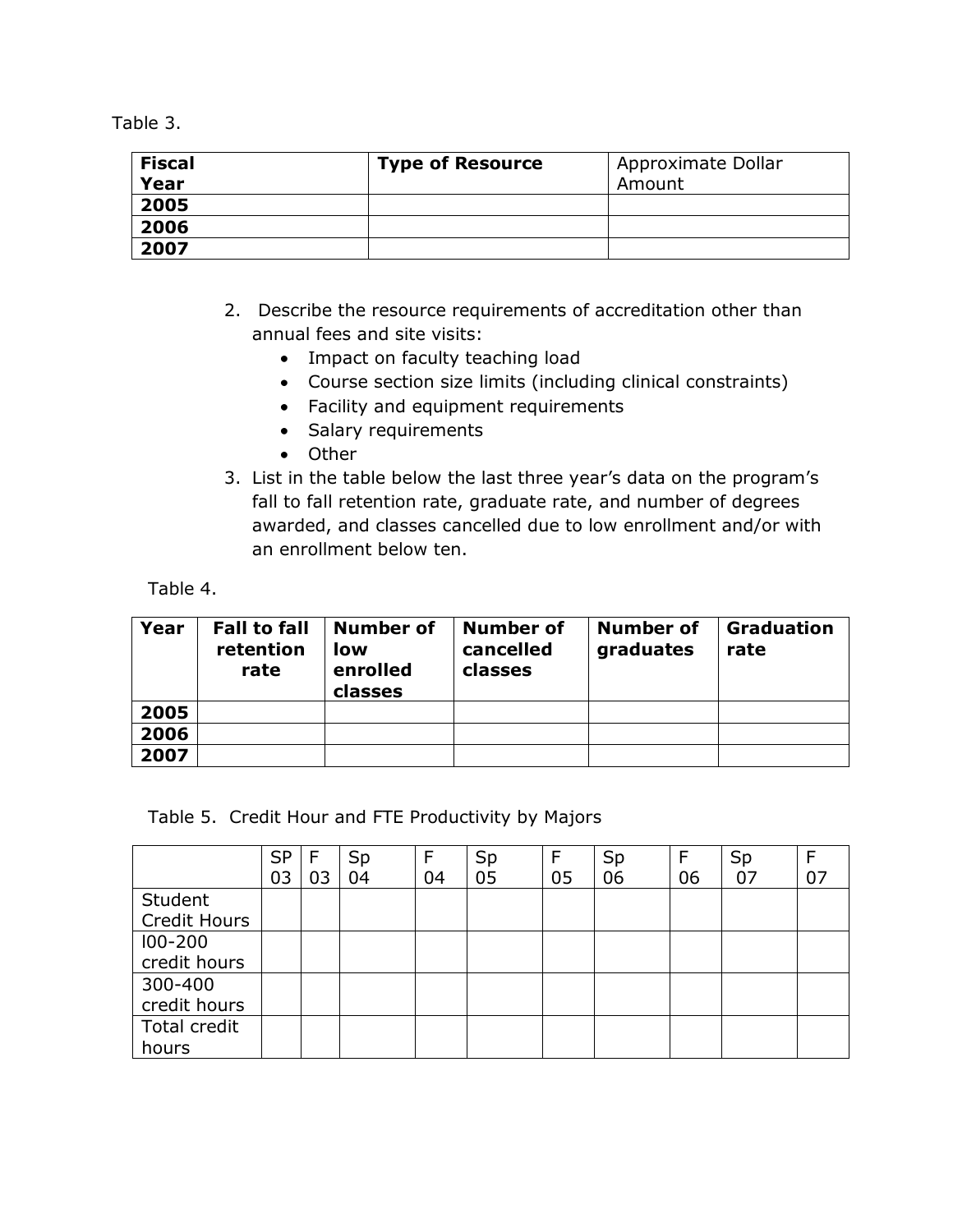|  |  |  | Table 6. Non-Major Credit Hour Productivity |
|--|--|--|---------------------------------------------|
|--|--|--|---------------------------------------------|

|              | SP | Sp |    | Sp | F  | Sp |    | Sp |  |
|--------------|----|----|----|----|----|----|----|----|--|
|              | 03 | 04 | 04 | 05 | 05 | 06 | 06 | 07 |  |
| $100 - 200$  |    |    |    |    |    |    |    |    |  |
| credit hours |    |    |    |    |    |    |    |    |  |
| 300-400      |    |    |    |    |    |    |    |    |  |
| credit hours |    |    |    |    |    |    |    |    |  |
| Total credit |    |    |    |    |    |    |    |    |  |
| hours        |    |    |    |    |    |    |    |    |  |

Table 7. Faculty FTE Productivity Based on Total Major and Non-Major Credit **Hours** 

|                            | <b>CD</b><br>ົດ <sub>ີ</sub><br>UJ | -<br>$\sim$<br>ັ | SD<br>04 | -<br>04 | ວມ<br>05 | 05 | SD<br>06 | 06 | ىات<br>$\sim$ |  |
|----------------------------|------------------------------------|------------------|----------|---------|----------|----|----------|----|---------------|--|
| Credit hours<br>ETE<br>per |                                    |                  |          |         |          |    |          |    |               |  |

Provide information relating to other areas in which the major has contributed to Campus-wide initiatives in the areas of learning, engagement, diversity, and others not already reported in a previous section of this report. These might include but are not limited to involvement in freshmen learning communities, Campus-community partnerships and collaborations, and Camp diversity initiatives. Please provide specifics regarding the number of individuals involved in each initiative, the duration of the involvement, as well as the impact of the initiative on the Campus.

# **D. Program Quality**

Describe activities of the program that lead to high program quality and provide documentation of how that quality is measured.

- 1. Provide evidence of the students' successful achievement of the program's learning outcomes.
- 2. Provide outcome information on graduates as available, in particular, employment and enrollment in graduate programs. Information on exit exams, licensure, and other tests and exams should also be provided, especially when comparative results are available.
- 3. Discuss the benefits, impact, and importance of accreditation where appropriate.
- 4. What steps has the program taken to develop pedagogical innovation and forward-looking curricula?
- 5. Provide evidence of advising effectiveness.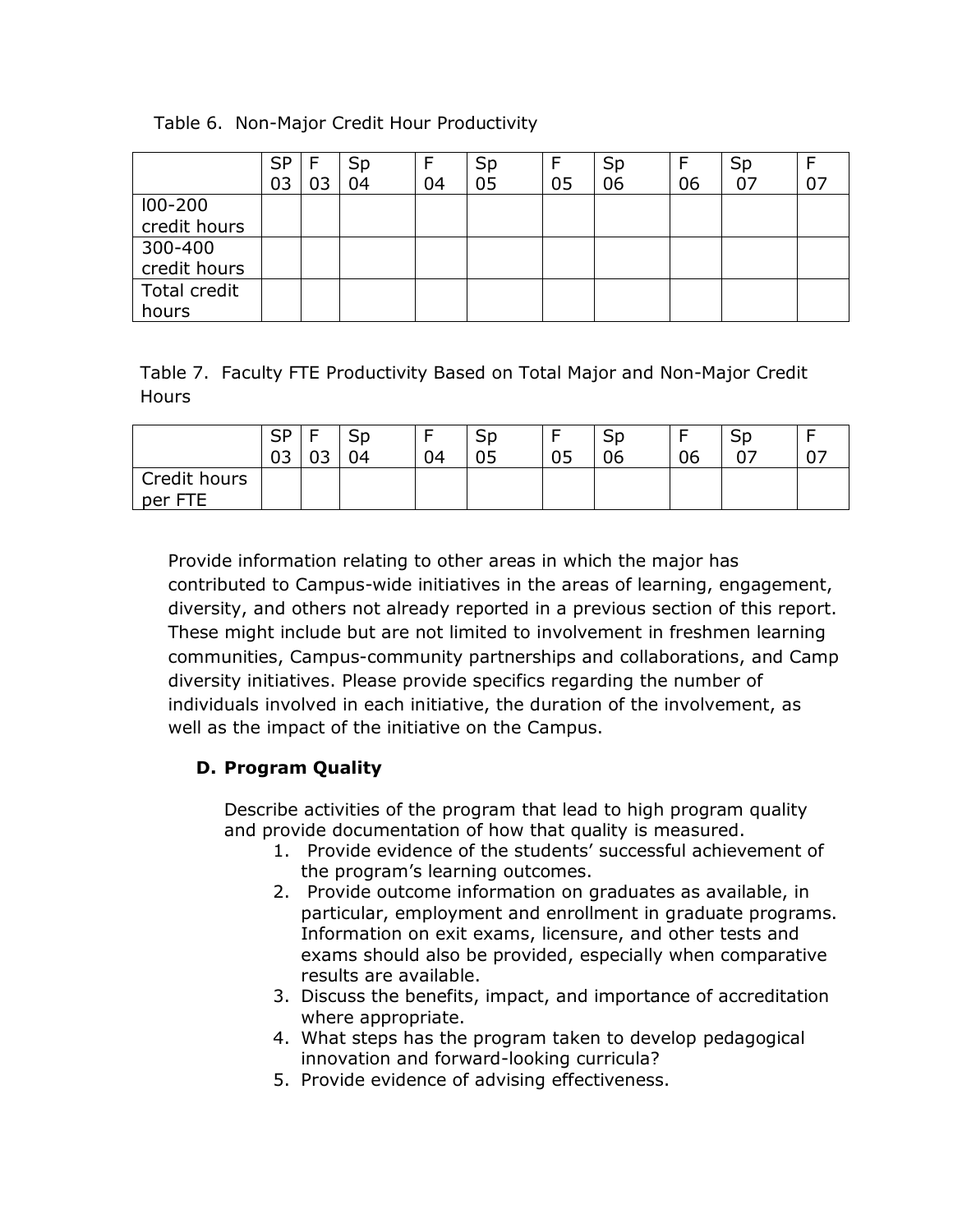- 6. Describe specific efforts aimed at student success and retention; if possible, include the numbers of students, faculty, and staff involved in these initiatives, and provide evidence of the effects of these activities quantitatively and qualitatively.
- 7. Provide evidence of faculty engagement in scholarship and service in the table below.

#### Table 8. Faculty Extramural Research Awards:

| Year | Number | Amount |
|------|--------|--------|
| 2003 |        |        |
| 2004 |        |        |
| 2005 |        |        |
| 2006 |        |        |
| 2007 |        |        |

### Table 9. Faculty Scholarly Publications (insert number)

| Year | <b>Books</b> | Chapters | Ref Journal<br>Articles/Creative<br>Work | Ref/Invited<br>Presentations |
|------|--------------|----------|------------------------------------------|------------------------------|
| 2003 |              |          |                                          |                              |
| 2004 |              |          |                                          |                              |
| 2005 |              |          |                                          |                              |
| 2006 |              |          |                                          |                              |
| 2007 |              |          |                                          |                              |

### Table 10. Faculty Service and Engagement

| Year | Campus | Discipline | University | Region,<br>Community,<br><b>State</b> |
|------|--------|------------|------------|---------------------------------------|
| 2003 |        |            |            |                                       |
| 2004 |        |            |            |                                       |
| 2005 |        |            |            |                                       |
| 2006 |        |            |            |                                       |
| 2007 |        |            |            |                                       |

Summarize special accomplishments:

- Campus Faculty awards
- University Faculty awards
- Professional recognition outside the University
- Awards and special recognition of students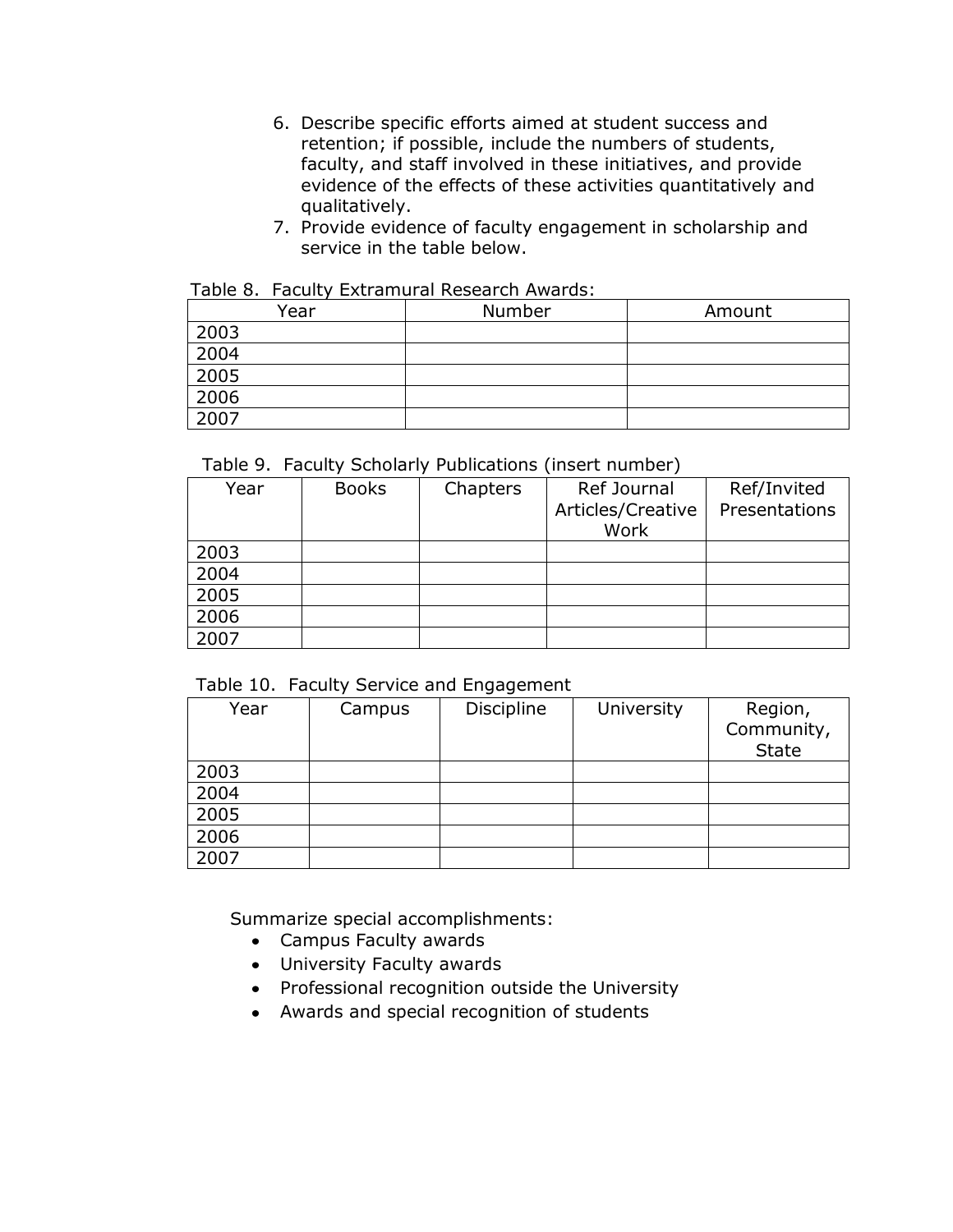# **F. Potential**

**E.**

Describe the relationship between current resources and program capacity. Support your responses with substantive explanations and forecasts based on measurable trends and other data.

- 1. What is the program's maximum capacity for majors and minors with current resources? What is the maximum for service courses? In the last five years, what steps have been taken to strengthen the program and increase enrollment, and eliminate underused capacity?
- 2. Has the program implemented any measures to increase efficiency in the last five years? Describe any reallocations of greater efficiency within the program or department. How might the program improve productivity through consolidation or through internal/external partnerships?

# **Additional Information**

Please provide information below about any special considerations that contribute to the program's importance to the campus or that affect the program that has not been covered above.

## **III. External Reviewers' Comments/Concerns on each of the Review Criteria:**

- **Program Role and Mission and Consistency with University Mission:**
- **External and Internal Demand**
- **Program Quality**
- **Productivity, Costs, Efficiency**
- **Potential**
- **Additional Information**

In addition to commenting on each criterion, external reviewers are asked to fill in the grid below, providing a summative judgment on the overall success of the program on each criterion.

| Criterion                                                   | Yes |  |
|-------------------------------------------------------------|-----|--|
| Does the program demonstrate significant                    |     |  |
| alignment with campus Mission, Values, and Strategic Plans? |     |  |
| Does the program demonstrate substantial internal demand?   |     |  |
| Does the program demonstrate substantial external demand?   |     |  |